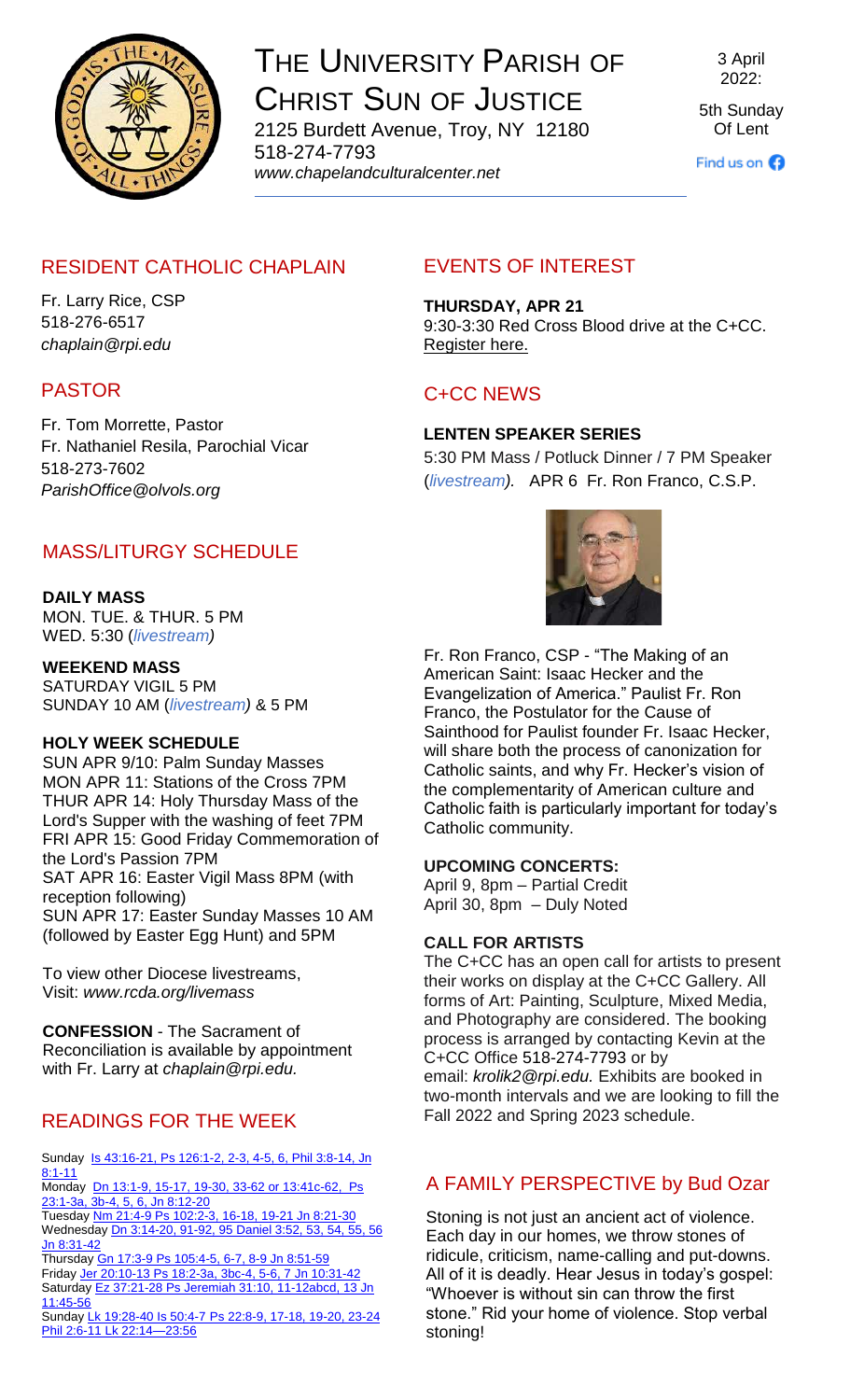

"-In my free time I love traveling, skiing,<br>attending live music events, Zumba, and spending time with my awesome pet beagle named Misty!

- After graduating, I traveled for 3 months, and recently started working full time as a<br>Process Engineer for Amazon Robotics."

#### **Favorite C+CC memory:**

"At the first Mass of this school year, I was truly joyful to see so many familiar RPI brothers and sisters in person again and get to reconnect with them after Mass.



### *N*E are Church **Alexandra Rachiele '21**

# **COLLECTIONS**

Your continued generosity is appreciated! Here are ways to give…

- Mail your collection envelope and/or your check **made payable to Christ Sun of Justice** or place in the collection basket.
- Make an *[online donation](http://chapelandculturalcenter.net/give-back/)* ("Mass donation" in the comments section.)
- Next week at Mass (April 9/10) there will be a food collection for the OLS Food Pantry. Monetary donations are also accepted payable to Unity House or Bethany Center. The greatest need for the month of April is to renew the supply of the pantry items that have been depleted (see list below). Thank you in advance for being as generous as your means allow:
	- *Vegetable Oil Vinegar Ketchup Mayonnaise Coffee, Tea Flour Sugar Jelly Baking Soda Pork & Beans Canned Fruit Apple Sauce Instant Potato Peanut Butter Tuna Fish Beef Stew Chunky Soup Tomato Soup Cereal*

*Diced Tomato Red Kidney Beans*

 Good Friday (April 15, 2022) Pope Francis has asked our parish to support the **Holy Land Collection**, which helps Christians in the Holy Land. Your support helps the church minister in parishes, provide Catholic schools and offer religious education. It also helps to preserve the sacred shrines. Please make **checks payable to Christ Sun of Justice with "Diocesan Collection" on the memo line** of your check.

### MINISTRY OPPORTUNITIES

*Romans 12:6 "In his grace, God has given us different gifts for doing certain things well."*

**UKRAINE RELIEF:** Bishop Scharfenberger urges us to support emergency relief for Ukraine as the humanitarian crisis grows. Catholic Relief Services is working with its partner, Caritas Ukraine, to respond. Here is how people can help: *[https://bit.ly/3hbagDJ.](https://bit.ly/3hbagDJ?fbclid=IwAR2WH4XjxT8SMX13STGtLq5eJCWROSPwFKRGmLtdKxIzpgOxJV0PzNPxfpk)*

**SYNOD LISTENING SESSIONS** are organized by vicariate. Our parish is in the Taconic Vicariate and that listening session will be held June 1 6:30-8:30 PM at St. Michael the Archangel in Troy.

**CATHOLIC CHARITIES** CATHOLIC CHARITIES Drive through food distribution: Apr. 22 at Grafton Lakes State Park. Volunteer and food pick up info [here.](https://www.facebook.com/events/1650411651987675?acontext=%7B%22event_action_history%22%3A%5b%7B%22surface%22%3A%22page%22%7D%5d%7D) Students, parishioners want a ride together to volunteer? Contact Christine: [\(Christine](crelyea28@gmail.com%20) or text: 724-316-6664).

## **NOTES**

**MASKS** must continue to be worn and social distance maintained at the C+CC given the current guidelines in place at RPI. If you are not fully vaccinated you must also fill out a *[Health Survey.](https://www.chapelandculturalcenter.net/health-survey/)*

**QUILT** The choir of Christ Sun of Justice has made a quilt for the Linus Project, a nonprofit that donates handmade blankets to children in need. The quilt will be on display this weekend in the lobby of the C+CC.

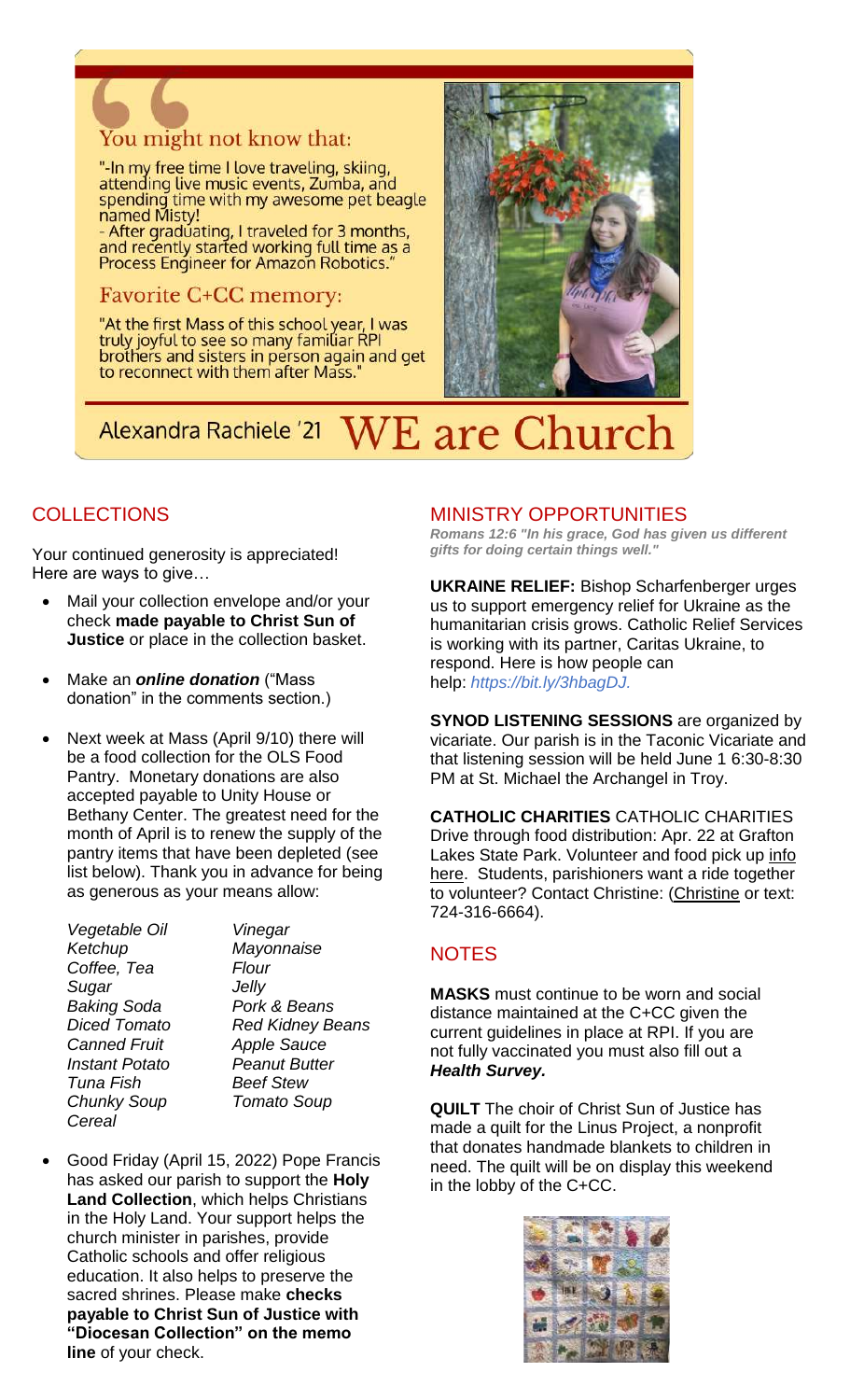

# *~Campus Connection~*





#### FR. LARRY RICE, CSP

Father Larry Rice may be contacted at *[chaplain@rpi.edu.](mailto:chaplain@rpi.edu)*

For most people, Church is a mostly local thing. People identify with their local parish, and their weekly experience of the faith happens there. Some people have a sense of being part of a larger local church: the diocese. I suspect that most Catholics relate to their diocese on a level that is more administrative than spiritual. For many, the only contact they will have with their bishop is when he

comes around for Confirmations.

Our sense of the larger, universal Church is even more tenuous. We may feel a connection to Pope Francis, as the spiritual leader and chief teacher, but the rest of the workings of the Church at that level are either opaque or just uninteresting.

Still, you may have heard that on March 19, Pope Francis instituted a significant reorganization of the Church's top-level administration, the Roman Curia. St. John Paul II last reorganized the Curia in 1988. Will this new reorg have some impact on your life? Probably not immediately, but eventually.

All the various departments of the Vatican— Congregations, Councils, Secretariats, etc. — are now all organized as Dicasteries, a word traced back to ancient Greece. While this change puts all these offices (for that is what they are) on a more or less equal footing, some will still have more influence than others. Tellingly, the new Dicastery for Evangelization will be chaired by the Holy Father himself.

A more important change is that these Dicasteries no longer have to be led by ordained men. Lay people, men and women, can now be named by the Pope to lead these departments. This is very much in keeping with Pope Francis' desire to move the Church to a culture and structure that is not as clerically dominated. This is good news, and should open the administration of the Church to draw on the gifts of all God's people.

Much of this may seem like so much inside baseball. And it is. But for an organization that moves very slowly and changes very reluctantly, these are significant shifts. Eventually these changes will be reflected in the structures and configuration of our dioceses and parishes. Through it all, we trust that the Holy Spirit continues to guard and guide the Church into the future.



#### SPIRITUAL SEEDS

**By Tracy Watson, RPI Associate Catholic Chaplain** *[spiritual.advisorCCC@gmail.com](mailto:spiritual.advisorCCC@gmail.com)*

"Our life helps to paint our neighbors' picture of God". Read that provocative statement that I stumbled across again, allowing the implications of each word to make their way into your heart as they have mine...

Wow: what do the day to day choices I make say to my neighbors, friends and family about my God? Is my God full of love and mercy? Compassion? Forgiveness? Or does God appear to be something else?

Do our words and actions point to Jesus' Gospel message of Love for all- or have we whittled it down to a select few? How might we become more expansive and inclusive in our love? Moreover, what about how we care for our Mother Earth? What do our lifestyle choices say to our neighbors? What one or two small changes could you and I make today that might lessen the cries of our common home and of our struggling sisters and brothers here and abroad? After all, "Our life helps to paint our neighbors' picture of God".